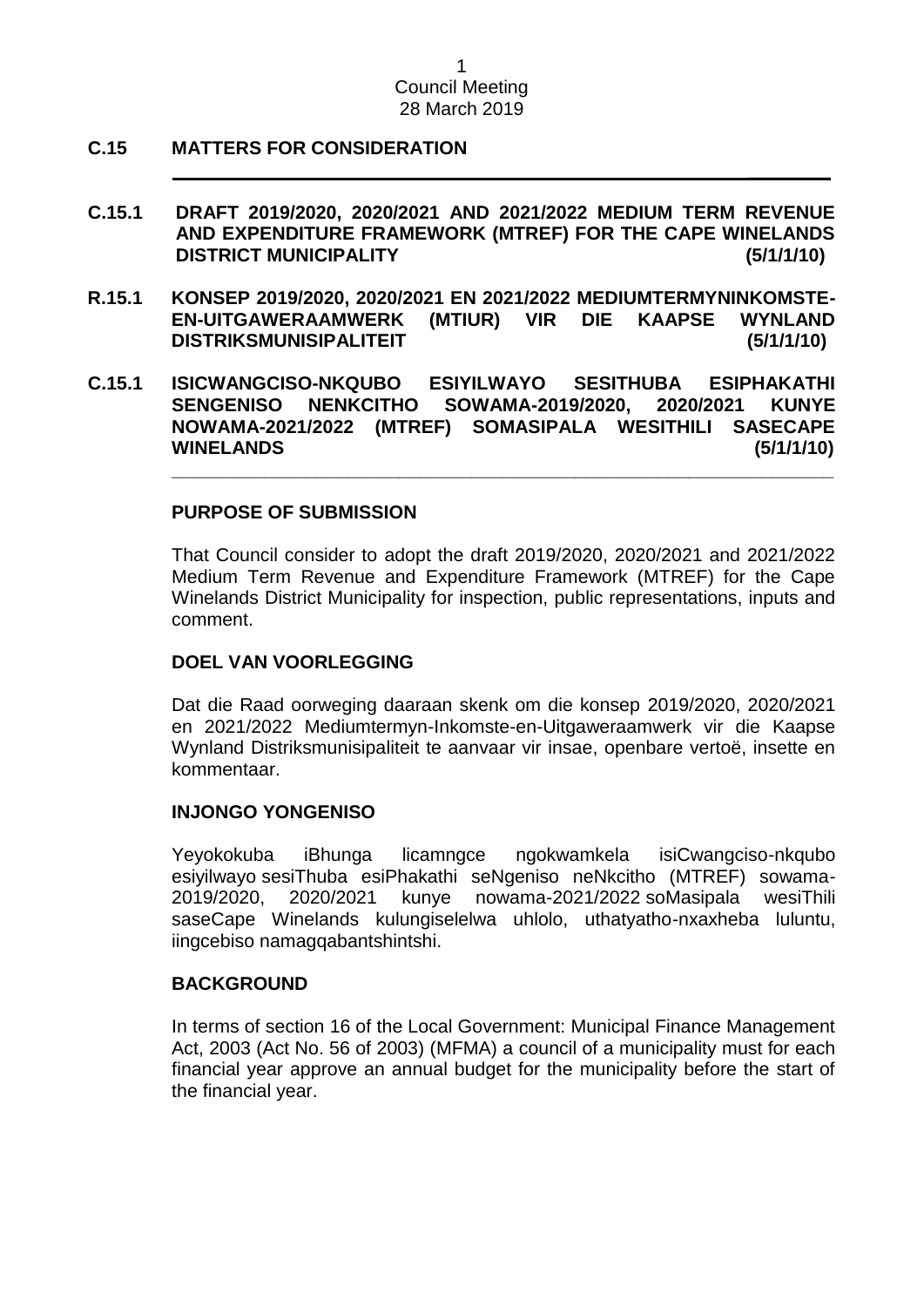In order for a municipality to comply with section 16(1) of the said Act, the mayor must table the annual budget at a council meeting at least 90 days before the start of the budget year.

Section 15 of the MFMA prescribes that a municipality may incur expenditure only:

- *15(a) In terms of an approved budget; and* 
	- *(b) Within the limits of the amounts appropriated for the different votes in an approved budget.*

The contents of the annual budget must consist of the following documents as prescribed in terms of section 17 of the MFMA:

- 1. Realistically anticipated income and expenditure per vote for the budget year and the two financial years following the budget year;
- 2. Budget related policies of the Council (Tariff, Rates & Credit Control Policies);
- 3. Details of Council's investments for the budget year;
- 4. Details of all proposed service delivery agreements, including material amendments to existing service delivery agreements;
- 5. Particulars of any proposed allocations or grants by the municipality in terms of sections 67 and 17(3)(j) of the *MFMA*;
- 6. The proposed cost to the municipality for the budget year of the salary, allowances and benefits of political office bearers and senior managers;
- 7. Capital expenditure and projects envisioned within the budget year.

#### **COMMENT**

Attached as Annexures "A" to "N" is a copy of the draft 2019/2020, 2020/2021 and 2021/2022 Medium Term Revenue and Expenditure Framework (MTREF) for the Cape Winelands District Municipality as well as related documents as prescribed by the Local Government: Municipal Finance Management Act, 2003 (Act No. 56 of 2003) (MFMA).

> The IDP/Budget process for the 2019/2020 financial year was a consultative process – including the Budget Steering Committee, Executive Directors, Senior Managers, Councillors and other stakeholders.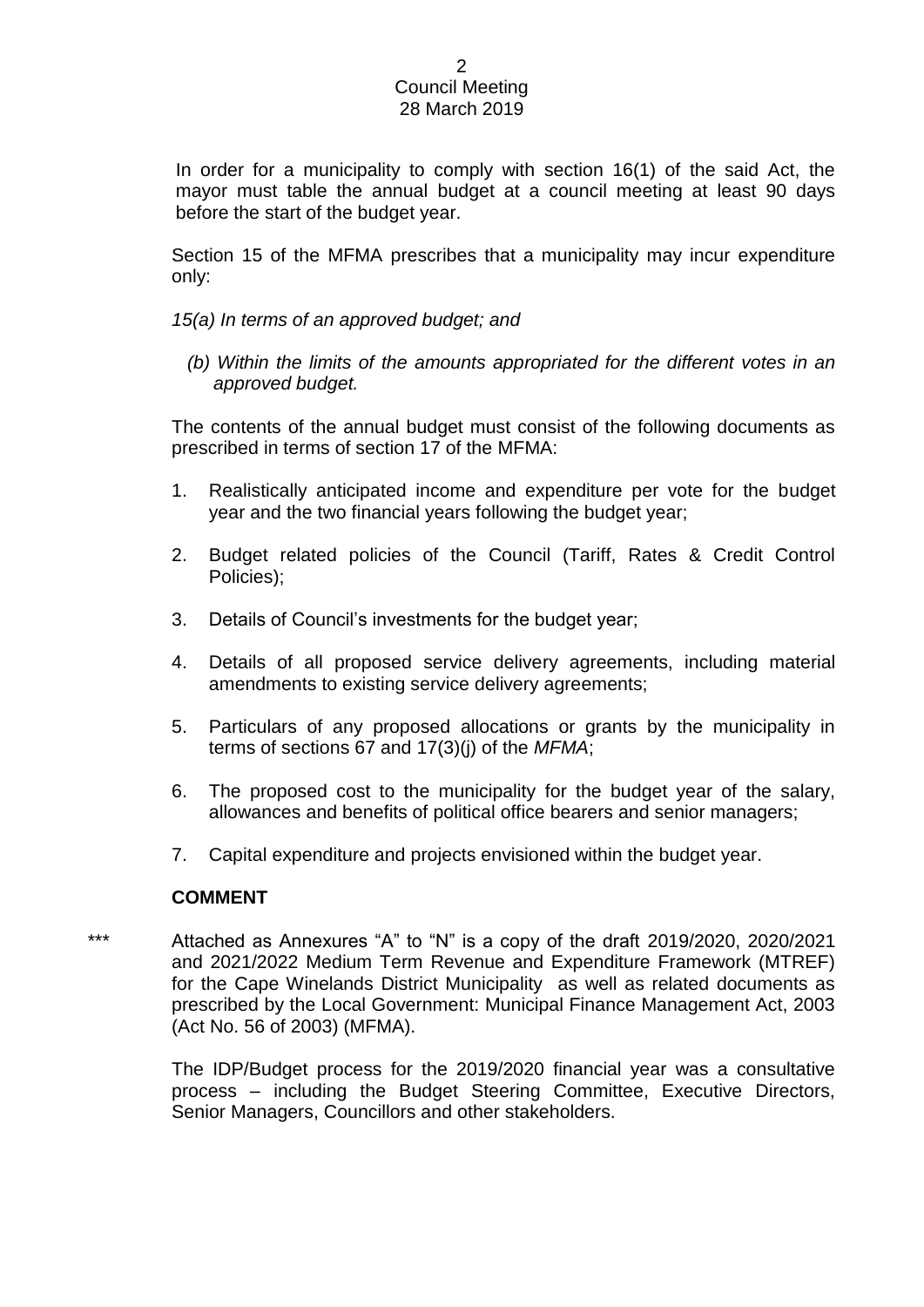The MTREF (2019 – 2022) has been compiled in accordance with the budget growth guidelines determined by National Treasury. Personnel expenditure (Salaries, Wages and Allowances) increased by 6,5% for 2019/2020 and 7% for 2020/2021 and 2021/2022. The Budget Steering Committee, established in terms of the Budget and Reporting Regulations, 2008, comprehensively scrutinised the proposed MTREF.

Due to strict budgetary control, management succeeded to compile a balanced budget.

### **DECLARATION BY MANAGEMENT**

Management declare that they followed all guidelines prescribed by the relevant legislation during the budget process.

### **RECOMMENDATION BY MUNICIPAL MANAGER:**

- (a) That the Executive Mayor together with the Mayoral Committee consider to recommend to Council to adopt the draft 2019/2020, 2020/2021 and 2021/2022 Medium Term Revenue and Expenditure Framework (MTREF) for the Cape Winelands District Municipality as outlined in the attached Annexures for public participation for inspection, public representations, inputs and comment:
	- (i) The draft Medium Term Revenue and Expenditure Framework for the 2019/2020, 2020/2021 and 2021/2022 financial years as set out in Annexure "A";
	- (ii) Adjustments to the budget related policies submitted as Annexure "B";
	- (iii) Details of Council's investments as set out in Annexure "C";
	- (iv) Details of all proposed service delivery agreements, including material amendments to existing service delivery agreements as set out in Annexure "D";
	- (v) Adjustments to the current Integrated Development Plan (IDP) as set out in Annexure "E";
	- (vi) Details of employment costs salaries, allowances and benefits of all political office-bearers, councillors and senior managers of the Cape Winelands District Municipality as set out in Annexure "F";
	- (vii) Capital expenditure within the budget year as set out in Annexure "G";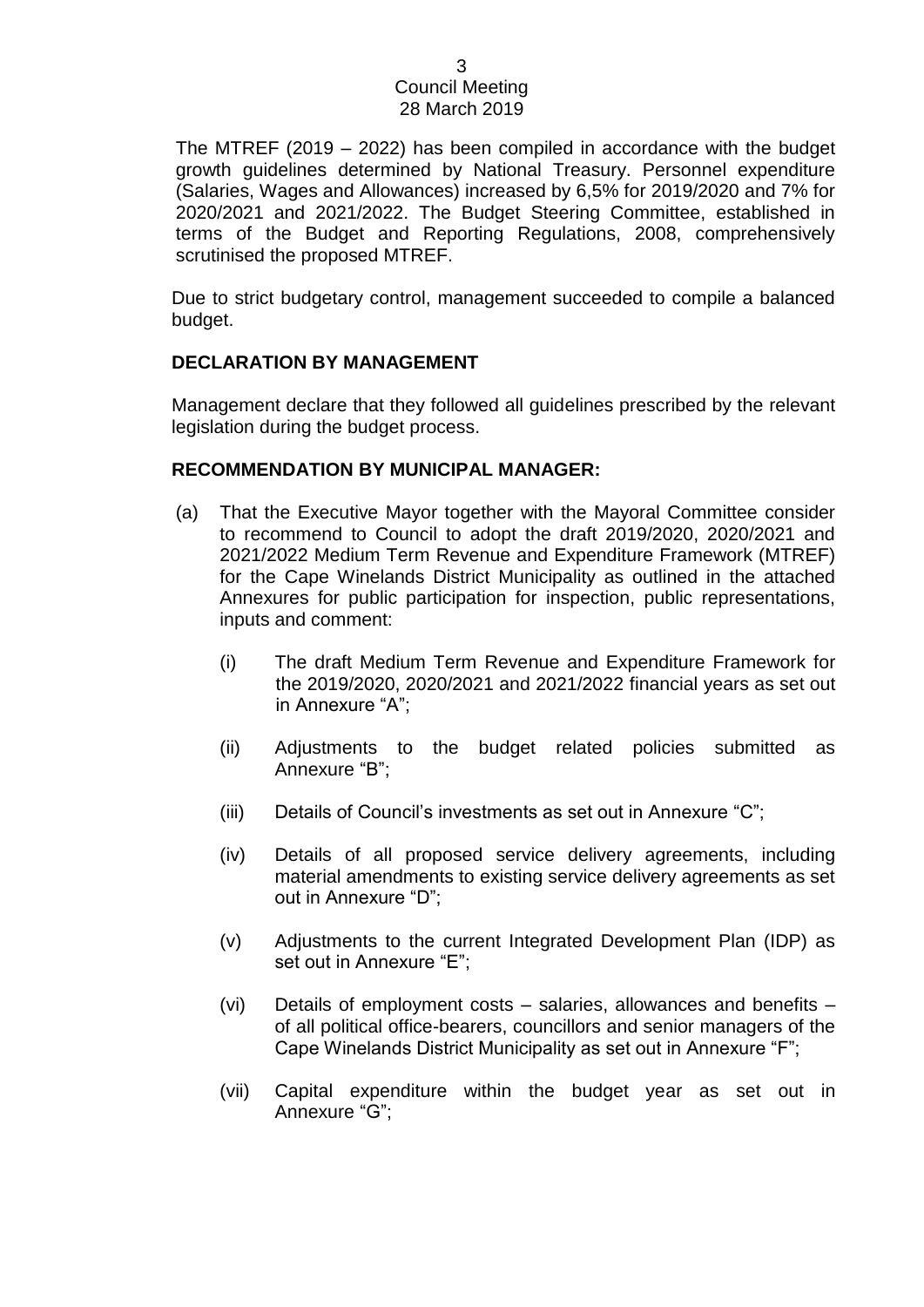- (viii) Projects to be undertaken within the budget year as set out in Annexure "H";
- (ix) Particulars of all proposed allocations and grants by the District Municipality in terms of section 67 of the MFMA, as set out in Annexure "I";
- (x) Proposed Tariffs for the 2019/2020 financial year as set out in Annexure "J";
- (xi) Service Delivery Standard as set out in Annexure "K"; and
- (xii) Measurable performance objectives for revenue from each source and for each vote in the budget, taking into account the District Municipality's Integrated Development Plan (IDP) as part of Annexure "L";
- (b) Cognisance be taken that The National Treasury (MFMA) Circular Number 93: Municipal Budget Circular for the 2019/2020 MTREF, attached as Annexure "M".

### **AANBEVELING DEUR MUNISIPALE BESTUURDER:**

- (a) Dat die Uitvoerende Burgemeester saam met die Burgemeesterskomitee oorweging daaraan skenk om by die Raad aan te beveel dat die konsep 2019/2020, 2020/2021 en 2021/2022 Mediumtermyninkomste-en-Uitgaweraamwerk (MTIUR) vir die Kaapse Wynland Distriksmunisipaliteit soos uiteengesit in die volgende aangehegte Bylaes aanvaar word vir publieke deelname, insae, openbare vertoë, insette en kommentaar:
	- (i) Die konsep Mediumtermyninkomste-en-Uitgaweraamwerk vir die 2019/2020, 2020/2021 en 2021/2022 finansiële jare soos uiteengesit in Bylae "A";
	- (ii) Wysigings aan die begrotingsverwante beleide soos uiteengesit in Bylae "B";
	- (iii) Besonderhede van die Raad se beleggings soos uiteengesit in Bylae "C";
	- (iv) Besonderhede van alle voorgestelde diensleweringsooreenkomste, insluitend wesentlike wysigings aan bestaande diensleweringsooreenkomste soos uiteengesit in Bylae "D";
	- (v) Wysigings tot die Geïntegreerde Ontwikkelingsplan (GOP) soos uiteengesit as Bylae "E";
	- (vi) Besonderhede van indiensnemingskoste salarisse, toelaes en voordele – van alle politieke ampsdraers, Raadslede en senior bestuurders van die Kaapse Wynland Distriksmunisipaliteit soos uiteengesit in Bylae "F";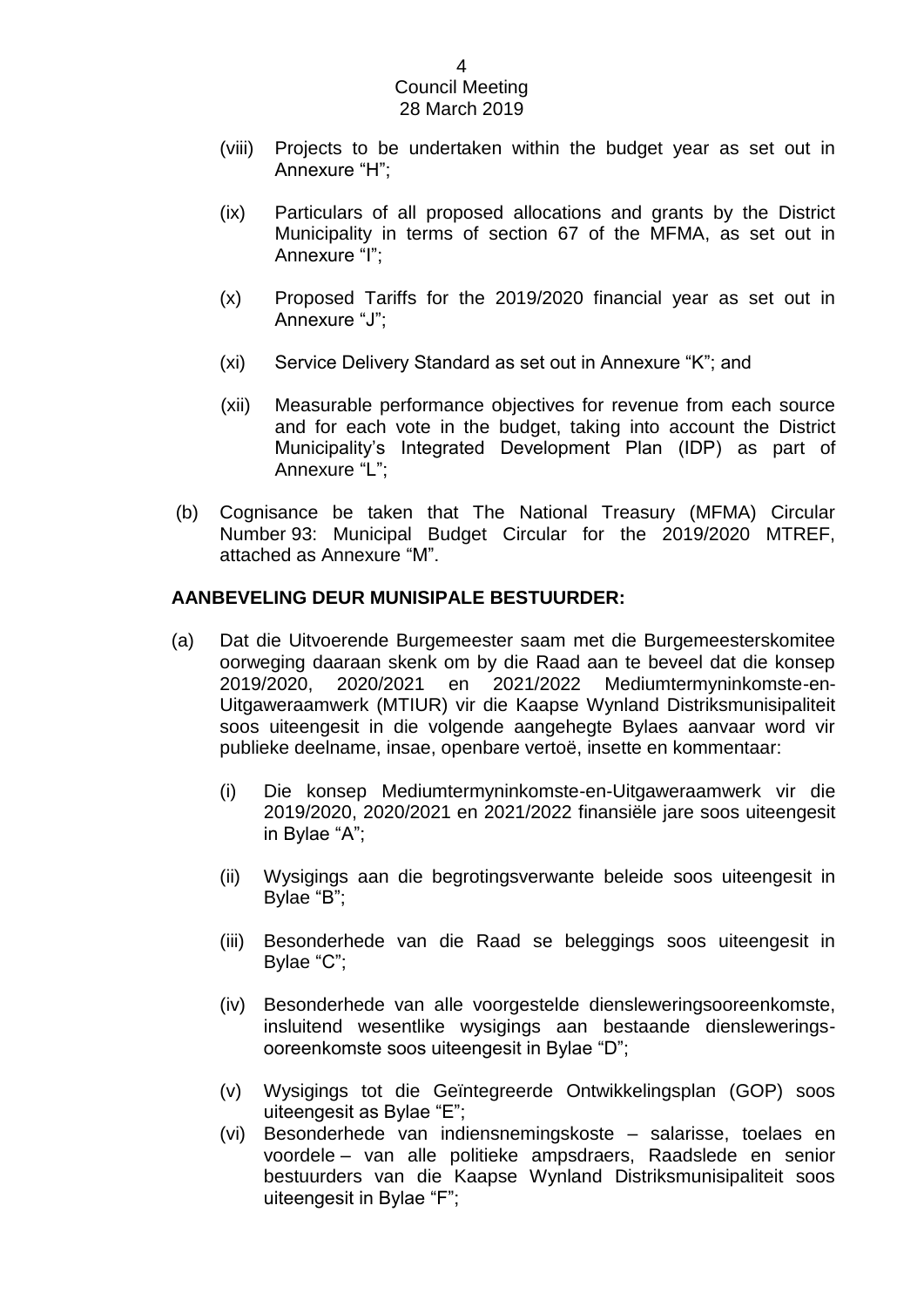- (vii) Kapitaaluitgawe in die begrotingsjaar soos uiteengesit in Bylae "G";
- (viii) Projekte wat in die begrotingsjaar onderneem gaan word soos uiteengesit in Bylae "H";
- (ix) Besonderhede van enige voorgestelde toewysings of toelaes deur die Distriksmunisipaliteit ingevolge artikel 67 van die *MFMA,* soos uiteengesit in Bylae "I";
- (x) Tariewe soos voorgestel vir die 2019/2020 finansiële jaar soos uiteengesit in Bylae "J";
- (xi) Diensleweringstandaarde soos uiteengesit in Bylae "K".
- (xii) Vasstelbare prestasiedoelwitte vir inkomste uit elke bron en vir elke begrotingspos in die begroting, met inagneming van die Distriksmunisipaliteit se Geïntegreerde Ontwikkelingsplan (GOP) vorm deel van Bylae "L",
- (b) Kennis geneem word van Nasionale Tesourie (MFMA) Omsendbrief Nommer 93: Munisipale Begroting Omsendbrief vir die 2019/2020 MTIUR, aangeheg as Bylae "M".

#### **INGCEBISO EVELA KUMLAWULI KAMASIPALA:**

- (a) Okokuba uSodolophu wesiGqeba kunye neKomiti kaSodolophu bacamngce ngokucebisa kwiBhunga ukuba lamkele uyilo lwesiCwangcisonkqubo seNgeniso neNkcitho yesiThuba esiPhakathi sowama-2019/2020, 2020/2021 kunye nowama-2021/2022 (MTREF) woMasipala wesiThili saseCape Winelands njengoko kuchaziwe kwiZihlomelo ukulungiselela ukuthatyathwa kwenxaxheba luluntu, ukuthatyathwa kwenkxaxheba luluntu, iingcebiso namagqabantshintshi:
	- (i) Uyilo lwesiCwangciso-nkqubo seNgeniso neNkcitho yesiThuba esiPhakathi seminyaka – mali yowama-2019/2020, 2020/2021 kunye nowama-2021/2022 njengoko kuthiwe thaca kwiSihlomelo "A";
	- (ii) Ulungelelwaniso kwimigaqo-nkqubo enxulumene nohlahlo lwabiwomali olungeniswe njengeSihlomelo "B";
	- (iii) Iinkcukacha zotyalo-mali lweBhunga njengoko luthiwe thaca kwiSihlomelo "C";
	- (iv) Iinkcukacha zazo zonke izivumelwano ezicetywayo zokunikezelwa kwenkonzo, kubandakanywa nezilungiso zemathiriyeli kwizivumelwano ezikhoyo zokunikezelwa kwenkonzo njengoko zithiwe thaca kwiSihlomelo "D";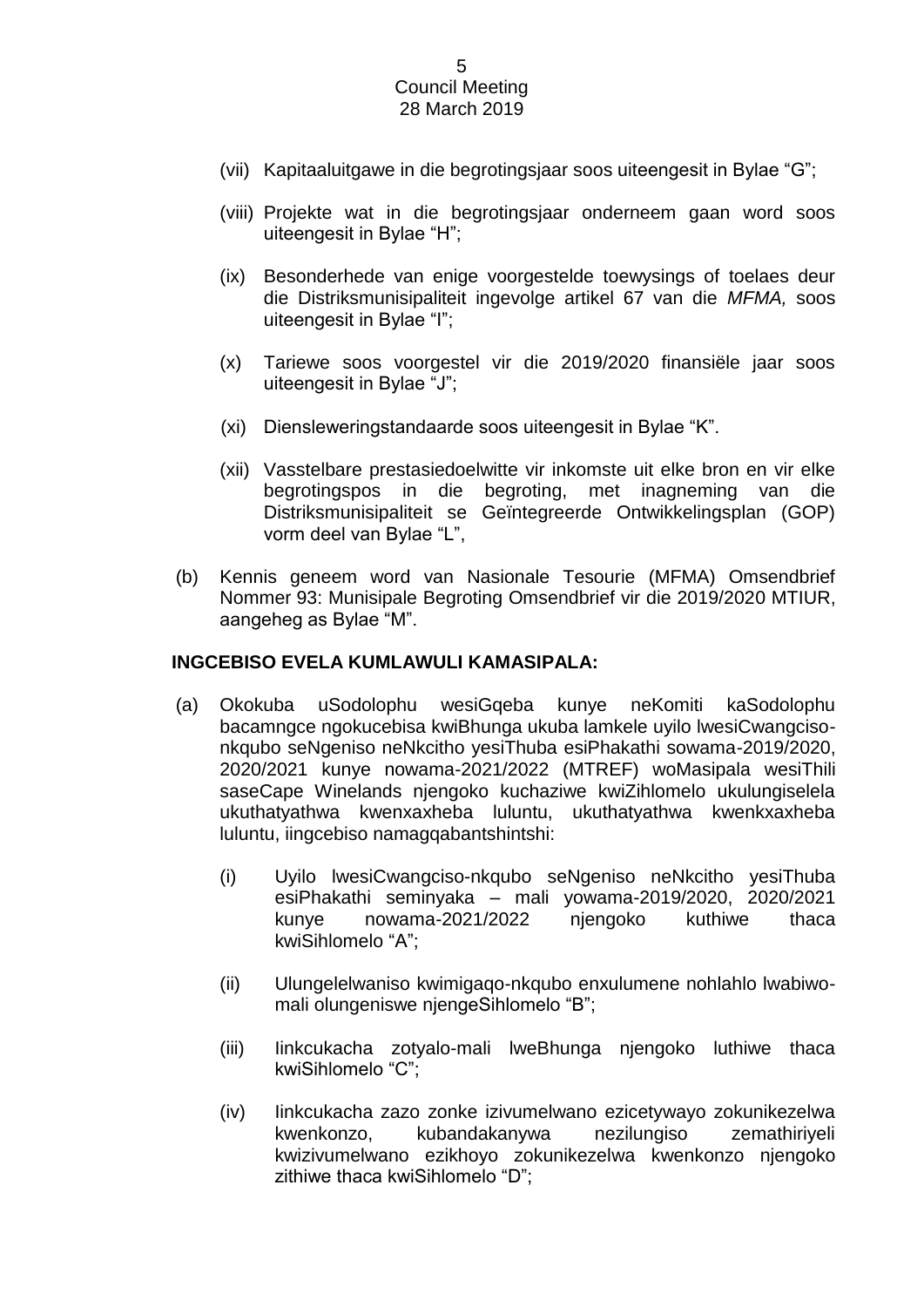- (v) Uhlengahlengiso kwiSicwangciso soPhuhliso oluHlangeneyo (IDP) njengoko kubonisiwe kwisiHlomelo "E";
- (vi) Iinkcukacha zendleko zengqesho imivuzo, imali evunyelweyo nezibonelelo – bonke ababamba izikhundla zopolitiko, ooCeba kunye nabalawuli abaphezulu boMasipala wesiThili saseCape Winelands njengoko zithiwe thaca kwiSihlomelo "F";
- (vii) Inkcitho yezakhiwo kuhlahlo lwabiwo-mali lonyaka njengoko luthiwe thaca kwiSihlomelo "G";
- (viii) IiProjekti eziza kuqaliswa kuhlahlo lwabiwo mali lonyaka njengoko luthiwe thaca kwiSihlomelo "H";
- (ix) Iinkcukacha zazo zonke izabelo neminikelo ecetywayo nguMasipala wesiThili ngokuhambelana necandelo lama-67 eMFMA, njengoko ithiwe thaca kwiSihlomelo "I";
- (x) IMirhumo ecetywayo elungiselelwe unyaka-mali wama-2019/2020 njengoko ithiwe thaca kwiSihlomelo "J";
- (xi) Ukunikezelwa kwenkonzo njengoko kuchazwe kwisiHlomelo "K"
- (xii) Iinjongo zokusebenza ezilinganiselwe kwingeniso evela kumthombo ngamnye kunye nevoti nganye kuhlahlo lwabiwo-mali, kuthathelwa ingqalelo iSicwangciso soPhuhliso oluHlangeneyo noMasipala weSithili (IDP) njengenxalenye yesiHlomelo "L";
- (b) Ingqwalasela kufuneka ithatyathelwe iSetyhula enguNombolo 93 yeCandelo loLawulo-mali leSizwe (MFMA): iSetyhula yoHlahlo Lwabiwomali elungiselelwe owama-2019/2020 MTREF, njengoko incanyatheliswe njengeSihlomelo "M".

## **MAYORAL COMMITTEE: 12 MARCH 2019: ITEM MC.8.2.2**

## **RESOLVED:**

- (a) That it be recommended to Council to adopt the draft 2019/2020, 2020/2021 and 2021/2022 Medium Term Revenue and Expenditure Framework (MTREF) for the Cape Winelands District Municipality as outlined in the attached Annexures for public participation for inspection, public representations, inputs and comment:
	- (i) The draft Medium Term Revenue and Expenditure Framework for the 2019/2020, 2020/2021 and 2021/2022 financial years as set out in Annexure "A";
	- (ii) Adjustments to the budget related policies submitted as Annexure "B";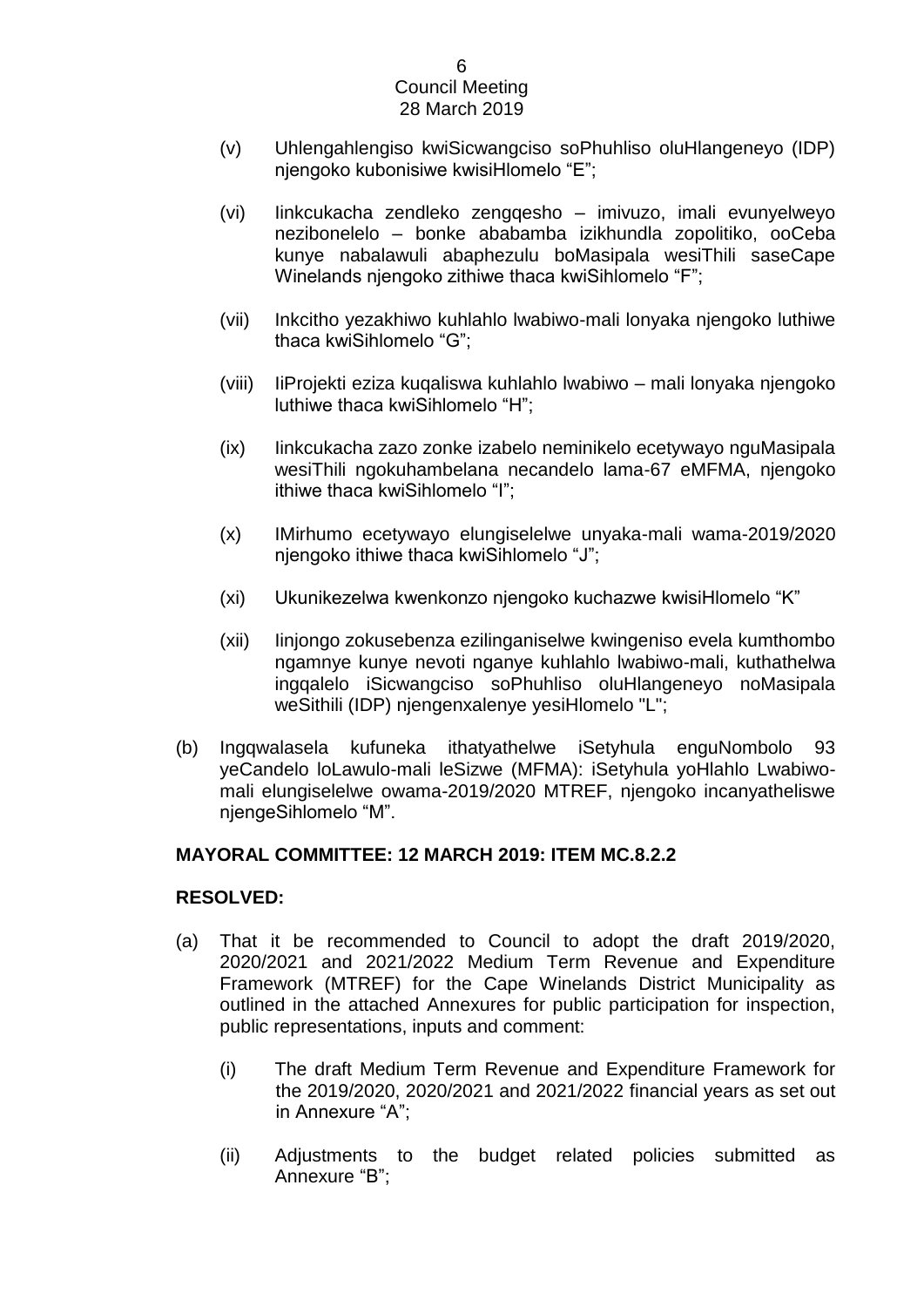- (iii) Details of Council's investments as set out in Annexure "C";
- (iv) Details of all proposed service delivery agreements, including material amendments to existing service delivery agreements as set out in Annexure "D";
- (v) Adjustments to the current Integrated Development Plan (IDP) as set out in Annexure "E";
- (vi) Details of employment costs salaries, allowances and benefits of all political office-bearers, councillors and senior managers of the Cape Winelands District Municipality as set out in Annexure "F";
- (vii) Capital expenditure within the budget year as set out in Annexure "G";
- (viii) Projects to be undertaken within the budget year as set out in Annexure "H";
- (ix) Particulars of all proposed allocations and grants by the District Municipality in terms of section 67 of the MFMA, as set out in Annexure "I";
- (x) Proposed Tariffs for the 2019/2020 financial year as set out in Annexure "J";
- (xi) Service Delivery Standard as set out in Annexure "K"; and
- (xii) Measurable performance objectives for revenue from each source and for each vote in the budget, taking into account the District Municipality's Integrated Development Plan (IDP) as part of Annexure "L";
- (b) Cognisance be taken that The National Treasury (MFMA) Circular Number 93: Municipal Budget Circular for the 2019/2020 MTREF, attached as Annexure "M".

#### **BURGMEESTERSKOMITEE: 12 MAART 2019: ITEM BK.8.2.2**

#### **BESLUIT:**

- (a) Dat daar by die Raad aanbeveel word dat die konsep 2019/2020, 2020/2021 en 2021/2022 Mediumtermyninkomste-en-Uitgaweraamwerk (MTIUR) vir die Kaapse Wynland Distriksmunisipaliteit soos uiteengesit in die volgende aangehegte Bylaes aanvaar word vir publieke deelname, insae, openbare vertoë, insette en kommentaar:
	- (i) Die konsep Mediumtermyninkomste-en-Uitgaweraamwerk vir die 2019/2020, 2020/2021 en 2021/2022 finansiële jare soos uiteengesit in Bylae "A";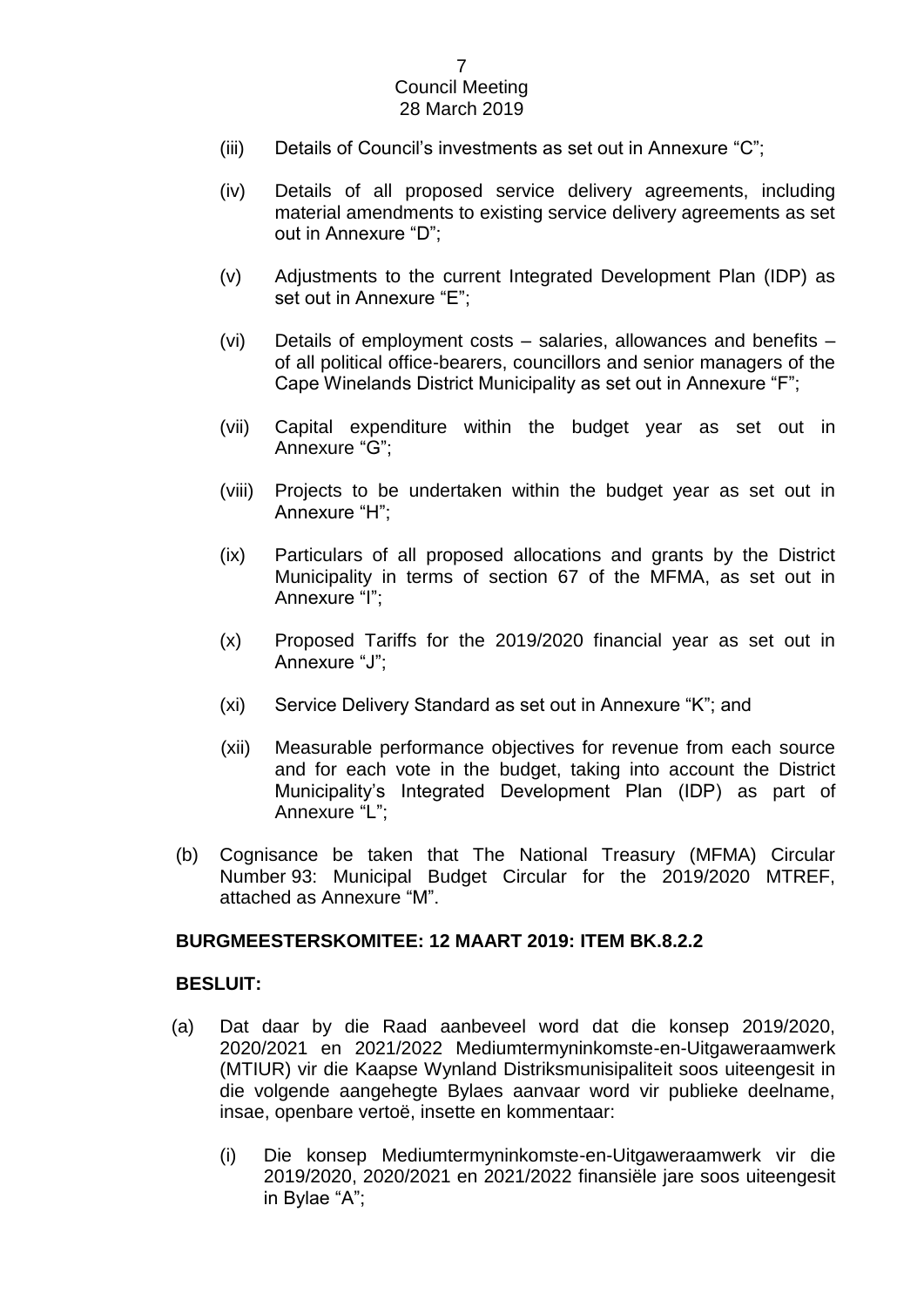- (ii) Wysigings aan die begrotingsverwante beleide soos uiteengesit in Bylae "B";
- (iii) Besonderhede van die Raad se beleggings soos uiteengesit in Bylae "C";
- (iv) Besonderhede van alle voorgestelde diensleweringsooreenkomste, insluitend wesentlike wysigings aan bestaande diensleweringsooreenkomste soos uiteengesit in Bylae "D";
- (v) Wysigings tot die Geïntegreerde Ontwikkelingsplan (GOP) soos uiteengesit as Bylae "E";
- (vi) Besonderhede van indiensnemingskoste salarisse, toelaes en voordele – van alle politieke ampsdraers, Raadslede en senior bestuurders van die Kaapse Wynland Distriksmunisipaliteit soos uiteengesit in Bylae "F";
- (vii) Kapitaaluitgawe in die begrotingsjaar soos uiteengesit in Bylae "G";
- (viii) Projekte wat in die begrotingsjaar onderneem gaan word soos uiteengesit in Bylae "H";
- (ix) Besonderhede van enige voorgestelde toewysings of toelaes deur die Distriksmunisipaliteit ingevolge artikel 67 van die *MFMA,* soos uiteengesit in Bylae "I";
- (x) Tariewe soos voorgestel vir die 2019/2020 finansiële jaar soos uiteengesit in Bylae "J";
- (xi) Diensleweringstandaarde soos uiteengesit in Bylae "K".
- (xii) Vasstelbare prestasiedoelwitte vir inkomste uit elke bron en vir elke begrotingspos in die begroting, met inagneming van die Distriksmunisipaliteit se Geïntegreerde Ontwikkelingsplan (GOP) vorm deel van Bylae "L",
- (b) Kennis geneem word van Nasionale Tesourie (MFMA) Omsendbrief Nommer 93: Munisipale Begroting Omsendbrief vir die 2019/2020 MTIUR, aangeheg as Bylae "M".

## **IKOMITI KASODOLOPHU: UMHLA WE-12 KUMATSHI 2019: UMBA MC.8.2.2**

#### **KUGQITYWE:**

(a) Okokuba kundululwe kwiBhunga okokuba lamkele uyilo lwesiCwangcisonkqubo seNgeniso neNkcitho yesiThuba esiPhakathi sowama-2019/2020, 2020/2021 kunye nowama-2021/2022 (MTREF) woMasipala wesiThili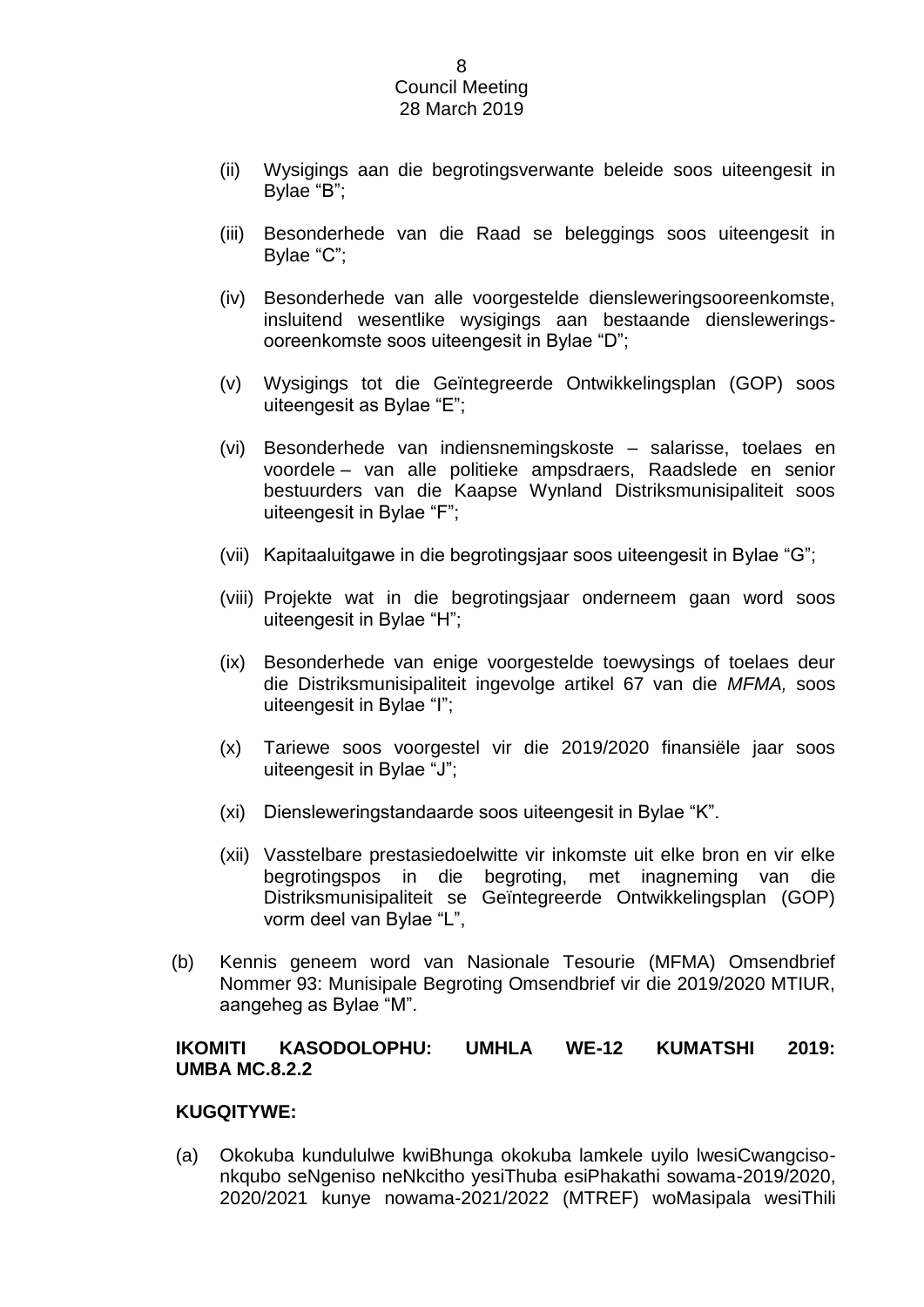saseCape Winelands njengoko kuchaziwe kwiZihlomelo ukulungiselela ukuthatyathwa kwenxaxheba luluntu, ukuthatyathwa kwenkxaxheba luluntu, iingcebiso namagqabantshintshi:

- (i) Uyilo lwesiCwangciso-nkqubo seNgeniso neNkcitho yesiThuba esiPhakathi seminyaka – mali yowama-2019/2020, 2020/2021 kunye nowama-2021/2022 njengoko kuthiwe thaca kwiSihlomelo "A";
- (ii) Ulungelelwaniso kwimigaqo-nkqubo enxulumene nohlahlo lwabiwomali olungeniswe njengeSihlomelo "B";
- (iii) Iinkcukacha zotyalo-mali lweBhunga njengoko luthiwe thaca kwiSihlomelo "C";
- (iv) Iinkcukacha zazo zonke izivumelwano ezicetywayo zokunikezelwa kwenkonzo, kubandakanywa nezilungiso zemathiriyeli kwizivumelwano ezikhoyo zokunikezelwa kwenkonzo njengoko zithiwe thaca kwiSihlomelo "D";
- (v) Uhlengahlengiso kwiSicwangciso soPhuhliso oluHlangeneyo (IDP) njengoko kubonisiwe kwisiHlomelo "E";
- (vi) Iinkcukacha zendleko zengqesho imivuzo, imali evunyelweyo nezibonelelo – bonke ababamba izikhundla zopolitiko, ooCeba kunye nabalawuli abaphezulu boMasipala wesiThili saseCape Winelands njengoko zithiwe thaca kwiSihlomelo "F";
- (vii) Inkcitho yezakhiwo kuhlahlo lwabiwo-mali lonyaka njengoko luthiwe thaca kwiSihlomelo "G";
- (viii) IiProjekti eziza kuqaliswa kuhlahlo lwabiwo mali lonyaka njengoko luthiwe thaca kwiSihlomelo "H";
- (ix) Iinkcukacha zazo zonke izabelo neminikelo ecetywayo nguMasipala wesiThili ngokuhambelana necandelo lama-67 eMFMA, njengoko ithiwe thaca kwiSihlomelo "I";
- (x) IMirhumo ecetywayo elungiselelwe unyaka-mali wama-2019/2020 njengoko ithiwe thaca kwiSihlomelo "J";
- (xi) Ukunikezelwa kwenkonzo njengoko kuchazwe kwisiHlomelo "K"; kunye
- (xii) Iinjongo zokusebenza ezilinganiselwe kwingeniso evela kumthombo ngamnye kunye nevoti nganye kuhlahlo lwabiwo-mali, kuthathelwa ingqalelo iSicwangciso soPhuhliso oluHlangeneyo noMasipala weSithili (IDP) njengenxalenye yesiHlomelo "L";
- (b) Ingqwalasela kufuneka ithatyathelwe iSetyhula enguNombolo 93 yeCandelo loLawulo-mali leSizwe (MFMA): iSetyhula yoHlahlo Lwabiwo-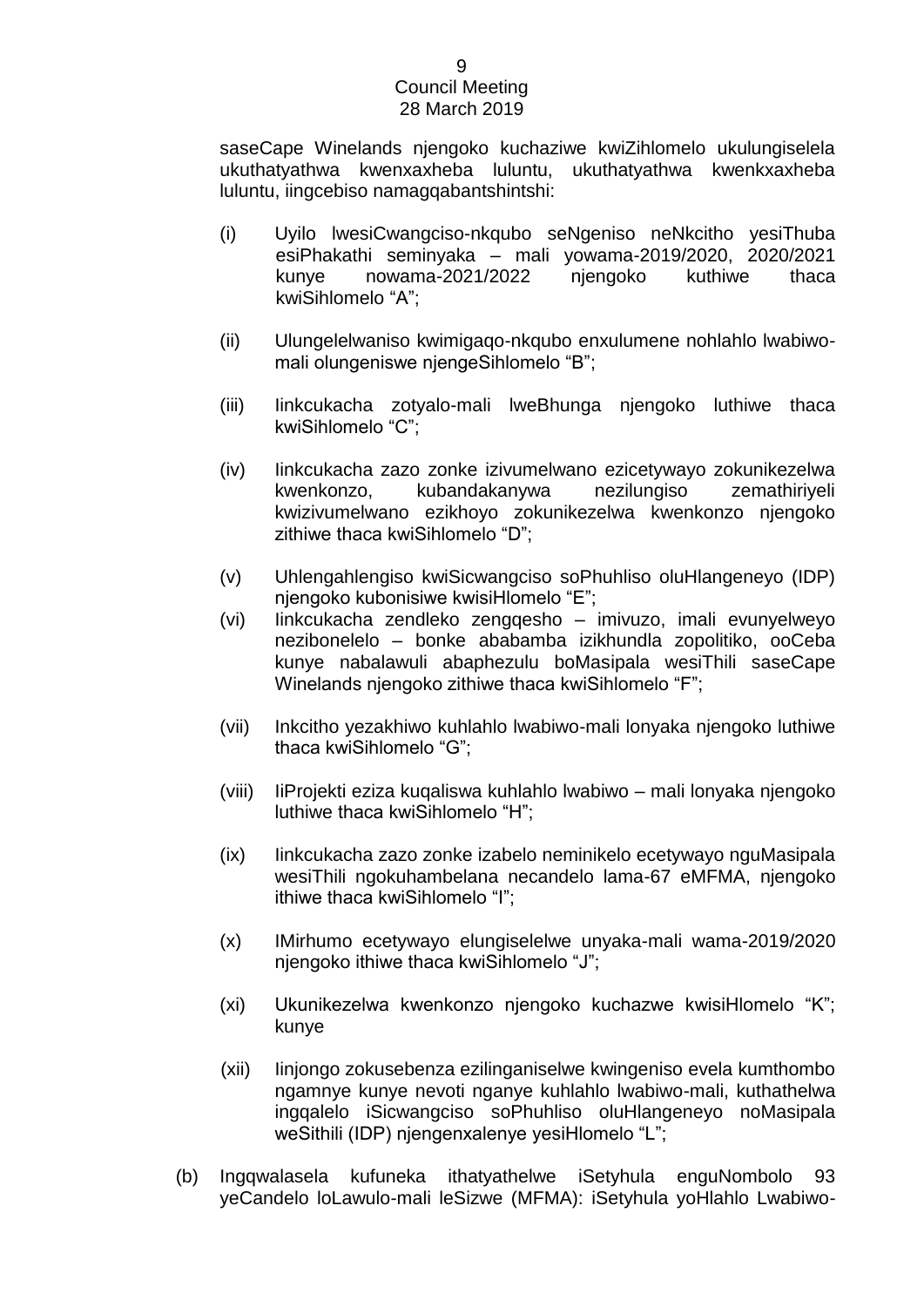mali elungiselelwe owama-2019/2020 MTREF, njengoko incanyatheliswe njengeSihlomelo "M".

## **RECOMMENDATION BY MAYORAL COMMITTEE:**

- (a) That Council consider to adopt the draft 2019/2020, 2020/2021 and 2021/2022 Medium Term Revenue and Expenditure Framework (MTREF) for the Cape Winelands District Municipality as outlined in the attached Annexures for public participation for inspection, public representations, inputs and comment:
	- (i) The draft Medium Term Revenue and Expenditure Framework for the 2019/2020, 2020/2021 and 2021/2022 financial years as set out in Annexure "A";
	- (ii) Adjustments to the budget related policies submitted as Annexure "B";
	- (iii) Details of Council's investments as set out in Annexure "C";
	- (iv) Details of all proposed service delivery agreements, including material amendments to existing service delivery agreements as set out in Annexure "D";
	- (v) Adjustments to the current Integrated Development Plan (IDP) as set out in Annexure "E";
	- (vi) Details of employment costs salaries, allowances and benefits of all political office-bearers, councillors and senior managers of the Cape Winelands District Municipality as set out in Annexure "F";
	- (vii) Capital expenditure within the budget year as set out in Annexure "G";
	- (viii) Projects to be undertaken within the budget year as set out in Annexure "H";
	- (ix) Particulars of all proposed allocations and grants by the District Municipality in terms of section 67 of the MFMA, as set out in Annexure "I";
	- (x) Proposed Tariffs for the 2019/2020 financial year as set out in Annexure "J";
	- (xi) Service Delivery Standard as set out in Annexure "K"; and
	- (xii) Measurable performance objectives for revenue from each source and for each vote in the budget, taking into account the District Municipality's Integrated Development Plan (IDP) as part of Annexure "L";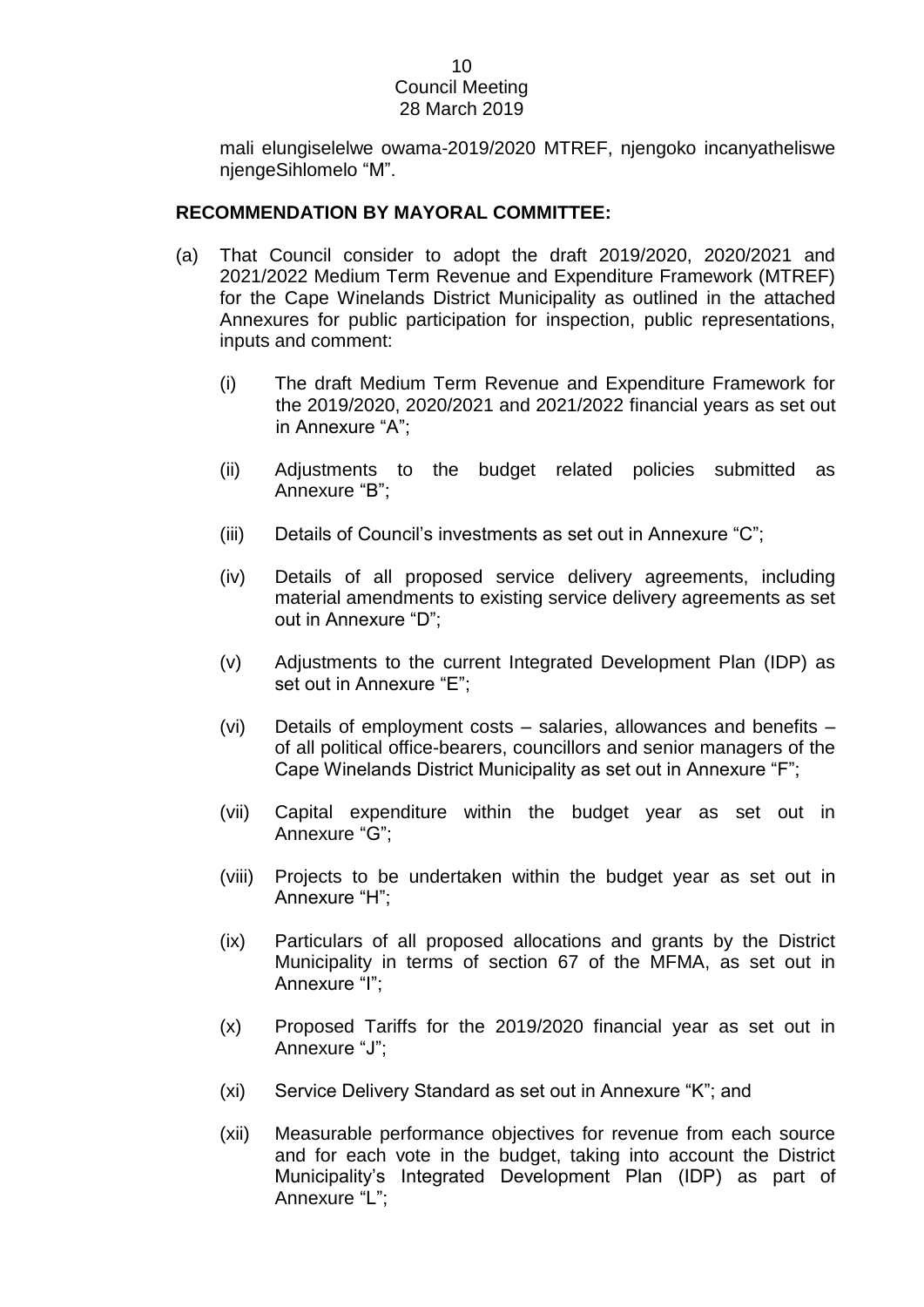- (b) Cognisance be taken of
	- (i) The National Treasury (MFMA) Circulars Numbers 93 and 94: Municipal Budget Circulars for the 2018/2019 MTREF, attached as Annexures "M" and "N";
	- (ii) The Cape Winelands District Municipality's:
		- (a) Air Quality Management Plan, attached as Annexure "O";
		- (b) Spatial Development Framework, attached as Annexure "P";
		- (c) Integrated Waste Management Plan, attached as Annexure "Q";
		- (d) Corporate Disaster Management Planning Framework, attached as Annexure "R";
		- (e) Procurement Plan, attached as Annexure "S".

## **AANBEVELING DEUR BURGEMEESTERSKOMITEE:**

- (a) Dat die Raad oorweging daaraan skenk om die konsep 2019/2020, 2020/2021 en 2021/2022 Mediumtermyninkomste-en-Uitgaweraamwerk (MTIUR) vir die Kaapse Wynland Distriksmunisipaliteit soos uiteengesit in die volgende aangehegte Bylaes aanvaar vir publieke deelname, insae, openbare vertoë, insette en kommentaar:
	- (i) Die konsep Mediumtermyninkomste-en-Uitgaweraamwerk vir die 2019/2020, 2020/2021 en 2021/2022 finansiële jare soos uiteengesit in Bylae "A"
	- (ii)
	- (ii) Wysigings aan die begrotingsverwante beleide soos uiteengesit in Bylae "B";
	- (iii) Besonderhede van die Raad se beleggings soos uiteengesit in Bylae "C";
	- (iv) Besonderhede van alle voorgestelde diensleweringsooreenkomste, insluitend wesentlike wysigings aan bestaande diensleweringsooreenkomste soos uiteengesit in Bylae "D";
	- (v) Wysigings tot die Geïntegreerde Ontwikkelingsplan (GOP) soos uiteengesit as Bylae "E";
	- (vi) Besonderhede van indiensnemingskoste salarisse, toelaes en voordele – van alle politieke ampsdraers, Raadslede en senior bestuurders van die Kaapse Wynland Distriksmunisipaliteit soos uiteengesit in Bylae "F";
	- (vii) Kapitaaluitgawe in die begrotingsjaar soos uiteengesit in Bylae "G";
	- (viii) Projekte wat in die begrotingsjaar onderneem gaan word soos uiteengesit in Bylae "H";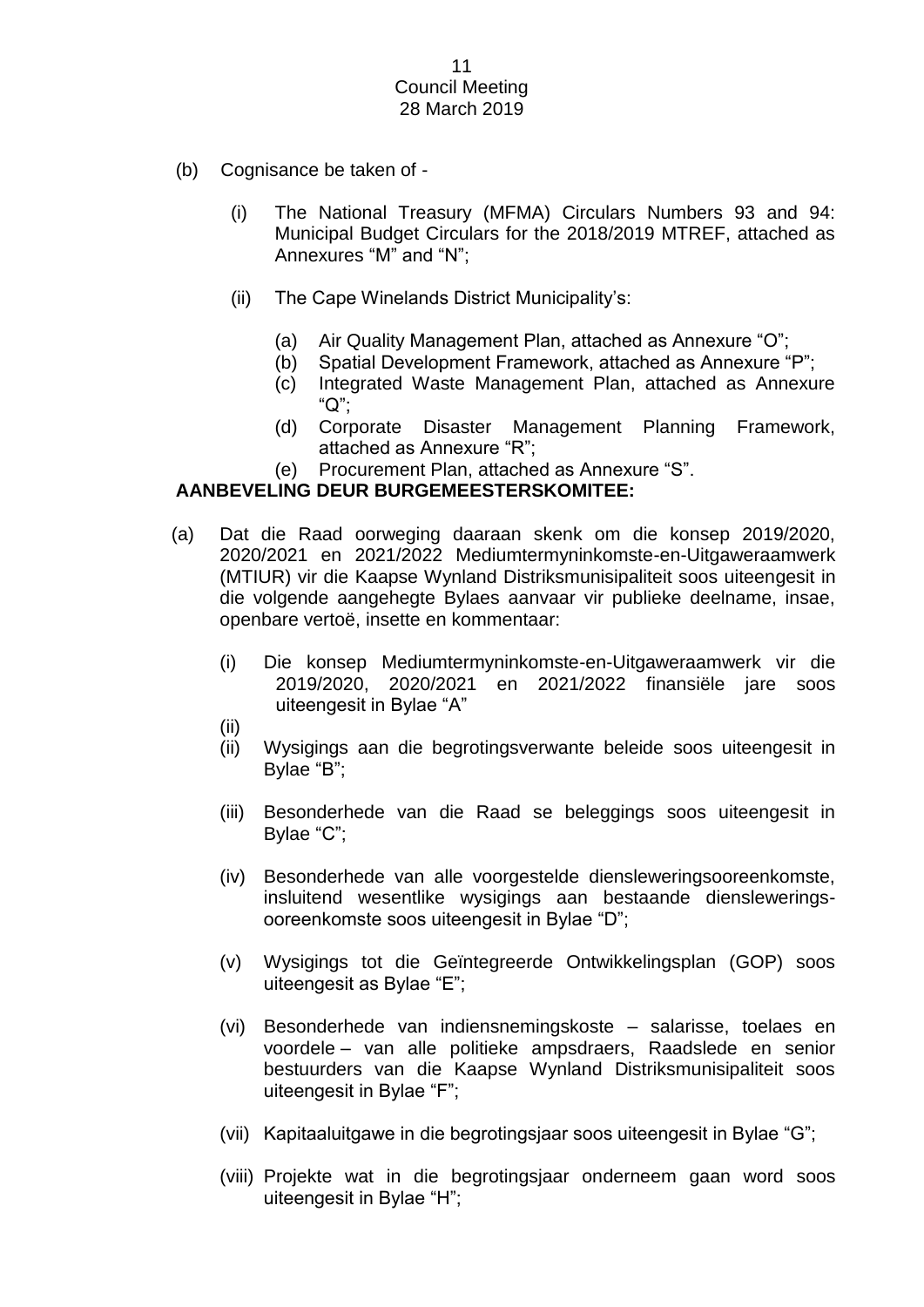- (ix) Besonderhede van enige voorgestelde toewysings of toelaes deur die Distriksmunisipaliteit ingevolge artikel 67 van die *MFMA,* soos uiteengesit in Bylae "I";
- (x) Tariewe soos voorgestel vir die 2019/2020 finansiële jaar soos uiteengesit in Bylae "J";
- (xi) Diensleweringstandaarde soos uiteengesit in Bylae "K".
- (xii) Vasstelbare prestasiedoelwitte vir inkomste uit elke bron en vir elke begrotingspos in die begroting, met inagneming van die Distriksmunisipaliteit se Geïntegreerde Ontwikkelingsplan (GOP) vorm deel van Bylae "L",
- (b) Kennis geneem word van
	- (i) Die Nasionale Tesourie (MFMA) Omsendbriewe Nommers 93 en 94: Munisipale Begroting Omsendbriewe vir die 2019/2020 MTIUR, aangeheg as Bylaes "M" en "N";
	- (ii) Die Kaapse Wynland Distriksmunisipaliteit se-
		- (a) Luggehaltebestuursplan, aangeheg as Bylae "O";
		- (b) Ruimtelike Ontwikkelingsraamwerk, aangeheg as Bylae "P";
		- (c) Geïntegreerde Afvalbestuursplan, aangeheg as Bylae "Q";
		- (d) Korporatiewe Rampbestuursbeplanningsraamwerk, aangeheg as Bylae "R";
		- (e) Verkrygingsplan, aangeheg as Bylae "S".

#### **INGCEBISO EYENZIWA YIKOMITI KASODOLOPHU:**

- (a) Yeyokokuba iBhunga licamngce ngokwamkela isiCwangciso-nkqubo esiyilwayo sesiThuba esiPhakathi (MTREF) sowama-2019/2020, 2020/2021, 2021/2022 soMasipala wesiThili saseCape Winelands njengoko kuchaziwe kwiZihlomelo ezilungiselelwe uthatyatho-nxaxheba luluntu kulungiselelwa uhlolo, ungeniso loluntu, iingcebiso namagqabantshintshi:
	- (i) Uyilo lwesiCwangciso-nkqubo seNgeniso neNkcitho yesiThuba esiPhakathi seminyaka – mali yowama-2019/2020, 2020/2021 kunye nowama-2021/2022 njengoko kuthiwe thaca kwiSihlomelo "A";
	- (ii) Ulungelelwaniso kwimigaqo-nkqubo enxulumene nohlahlo lwabiwomali olungeniswe njengeSihlomelo "B";
	- (iii) Iinkcukacha zotyalo-mali lweBhunga njengoko luthiwe thaca kwiSihlomelo "C";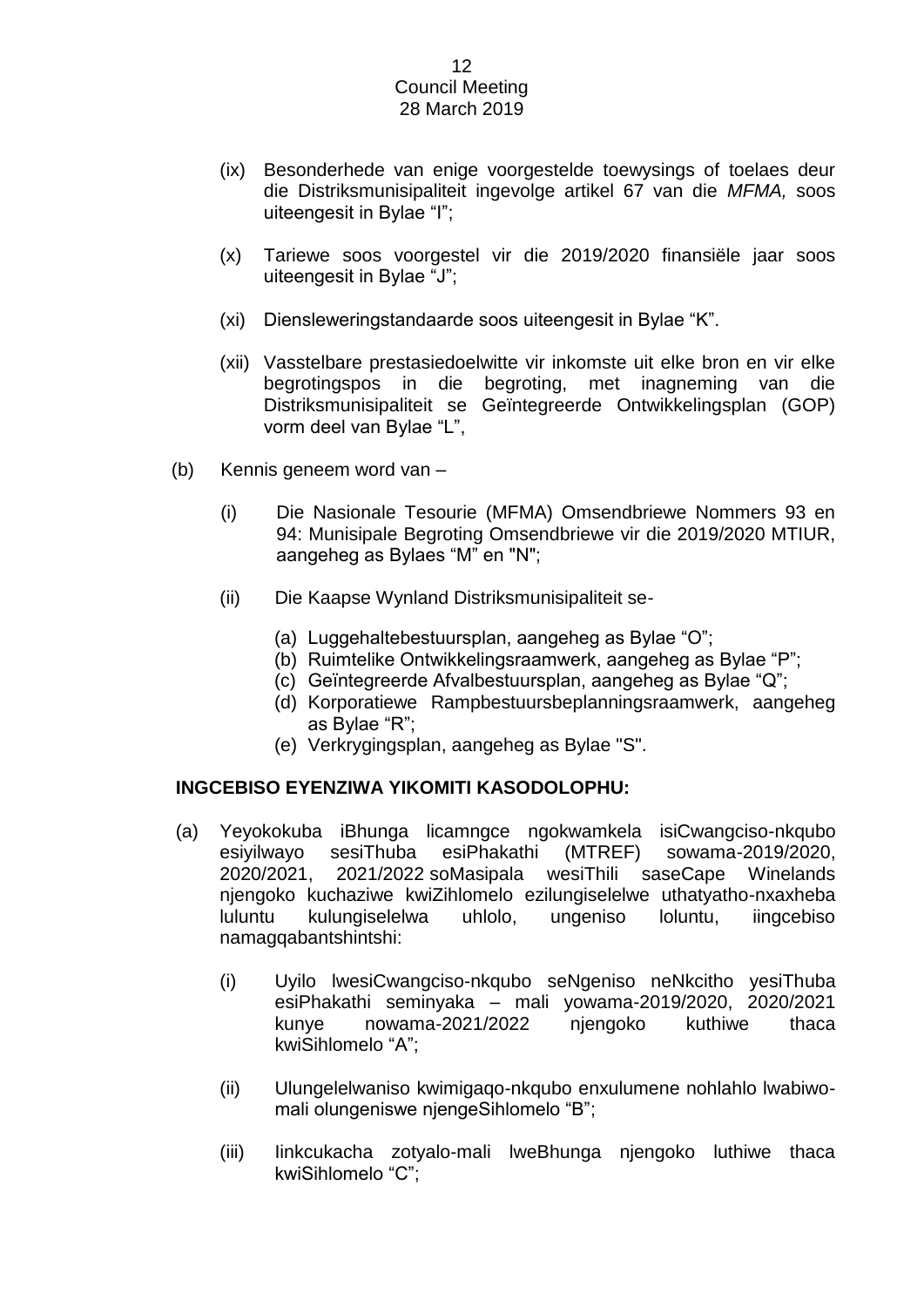- (iv) Iinkcukacha zazo zonke izivumelwano ezicetywayo zokunikezelwa kwenkonzo, kubandakanywa nezilungiso zemathiriyeli kwizivumelwano ezikhoyo zokunikezelwa kwenkonzo njengoko zithiwe thaca kwiSihlomelo "D";
- (v) Uhlengahlengiso kwiSicwangciso soPhuhliso oluHlangeneyo (IDP) njengoko kubonisiwe kwisiHlomelo "E";
- (vi) Iinkcukacha zendleko zengqesho imivuzo, imali evunyelweyo nezibonelelo – bonke ababamba izikhundla zopolitiko, ooCeba kunye nabalawuli abaphezulu boMasipala wesiThili saseCape Winelands njengoko zithiwe thaca kwiSihlomelo "F";
- (vii) Inkcitho yezakhiwo kuhlahlo lwabiwo-mali lonyaka njengoko luthiwe thaca kwiSihlomelo "G";
- (viii) IiProjekti eziza kuqaliswa kuhlahlo lwabiwo mali lonyaka njengoko luthiwe thaca kwiSihlomelo "H";
- (ix) Iinkcukacha zazo zonke izabelo neminikelo ecetywayo nguMasipala wesiThili ngokuhambelana necandelo lama-67 eMFMA, njengoko ithiwe thaca kwiSihlomelo "I";
- (x) IMirhumo ecetywayo elungiselelwe unyaka-mali wama-2019/2020 njengoko ithiwe thaca kwiSihlomelo "J";
- (xi) Ukunikezelwa kwenkonzo njengoko kuchazwe kwisiHlomelo "K"; kunye
- (xii) Iinjongo zokusebenza ezilinganiselwe kwingeniso evela kumthombo ngamnye kunye nevoti nganye kuhlahlo lwabiwo-mali, kuthathelwa ingqalelo iSicwangciso soPhuhliso oluHlangeneyo noMasipala weSithili (IDP) njengenxalenye yesiHlomelo "L";
- (b) Ingqalelo kufuneka ithatyathelwe
	- (i) IiSetyhula zeCandelo leSizwe loLawulo-mali (MFMA) ezinguNombolo 93 kunye nama-94: iiSetyhula zikaMasipala zoHlahlo Lwabiwo-mali ezilungiselelwe owama-2019/2020 MTREF, ezincanyatheliswe njengeSihlomelo "M" kunye nama-"N";
	- (ii) OoMasipala besiThili saseCape Winelands:
		- (a) IsiCwangciso sokuLunga koMoya, sincanyatheliswe njengeSihlomelo "O";
		- (b) IsiCwangciso-nkqubo soPhuhliso lweSithuba, sincanyathiselwe njengeSihlomelo "P";
		- (c) IsiCwangciso esiHlangeneyo soLawulo lweNkunkuma, sincanyatheliswe njengeSihlomelo "Q";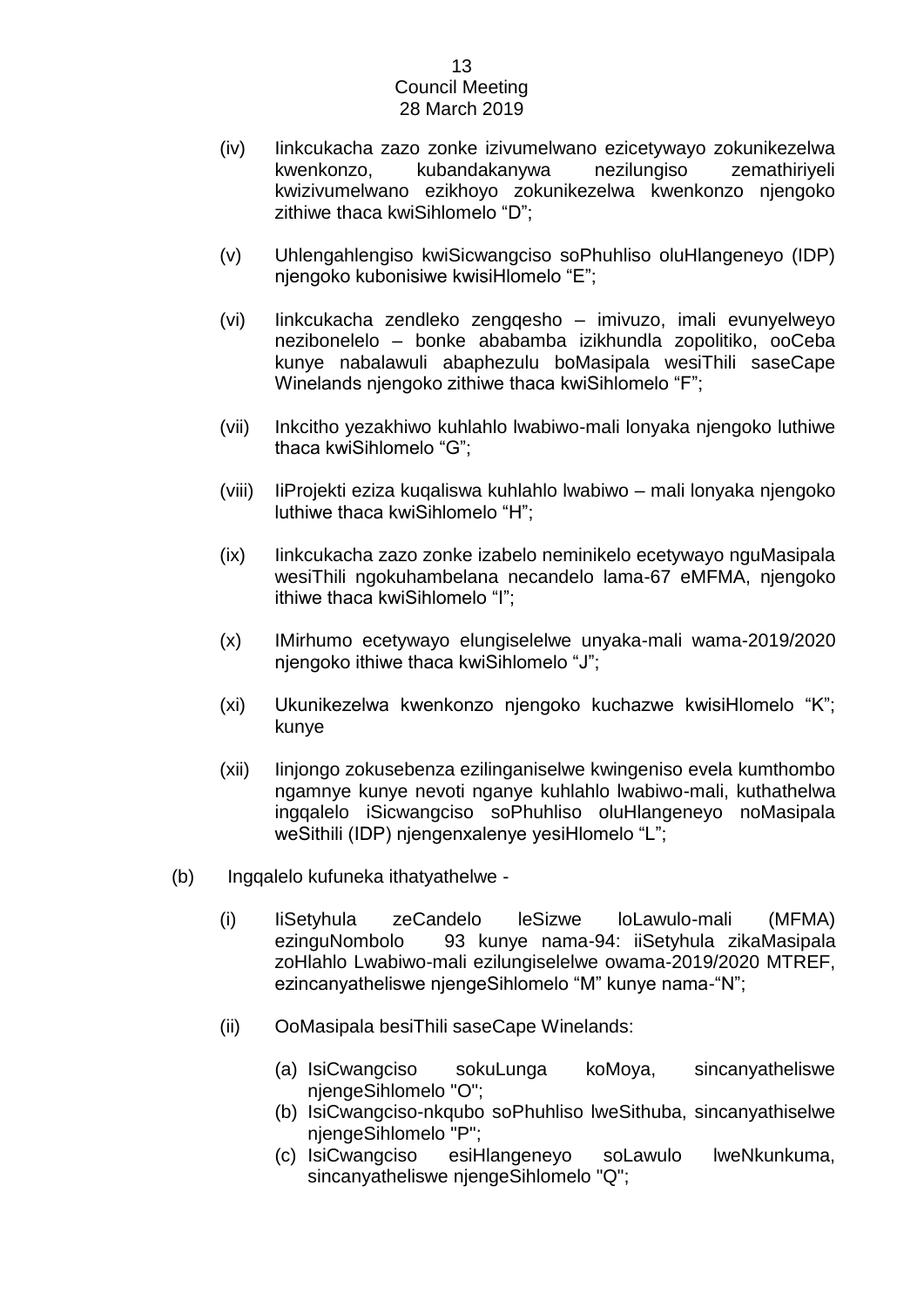- (d) IsiCwangciso-nkqubo soCwangciso loLawulo lweNtlekele yeQumrhu, esincanyatheliswe njengeSihlomelo "R";
- (e) IsiCwangciso sokuthenga, esiqhotyoshelweyo kwisi Hlomelo "S".

#### **COUNCIL MEETING: 28 MARCH 2019: ITEM MC.15.1**

\*\*\* The Executive Mayor presented her Budget Speech on the draft 2019/2020, 2020/2021 and 2021/2022 Medium Term Revenue and Expenditure Framework (MTREF) for the Cape Winelands District Municipality to Council, a copy of which is attached as Annexure "A" to the minutes.

> (Councillor A.J. Shibili left the meeting at 12:40) (Councillor P. Marran left the meeting at 12:58)

**RESOLVED:** (Unanimously, 33 Councillors) That –

- (a) The draft 2019/2020, 2020/2021 and 2021/2022 Medium Term Revenue and Expenditure Framework (MTREF) for the Cape Winelands District Municipality, as updated with the proposed submissions as agreed to during the meeting, be adopted for public participation for inspection, public representations, inputs and comment as outlined in the attached Annexures:
	- (i) The draft Medium Term Revenue and Expenditure Framework for the 2019/2020, 2020/2021 and 2021/2022 financial years as set out in Annexure "A";
	- (ii) Adjustments to the budget related policies submitted as Annexure "B";
	- (iii) Details of Council's investments as set out in Annexure "C";
	- (iv) Details of all proposed service delivery agreements, including material amendments to existing service delivery agreements as set out in Annexure "D";
	- (v) Adjustments to the current Integrated Development Plan (IDP) as set out in Annexure "E";
	- (vi) Details of employment costs salaries, allowances and benefits of all political office-bearers, councillors and senior managers of the Cape Winelands District Municipality as set out in Annexure "F";
	- (vii) Capital expenditure within the budget year as set out in Annexure "G";
	- (viii) Projects to be undertaken within the budget year as set out in Annexure "H";